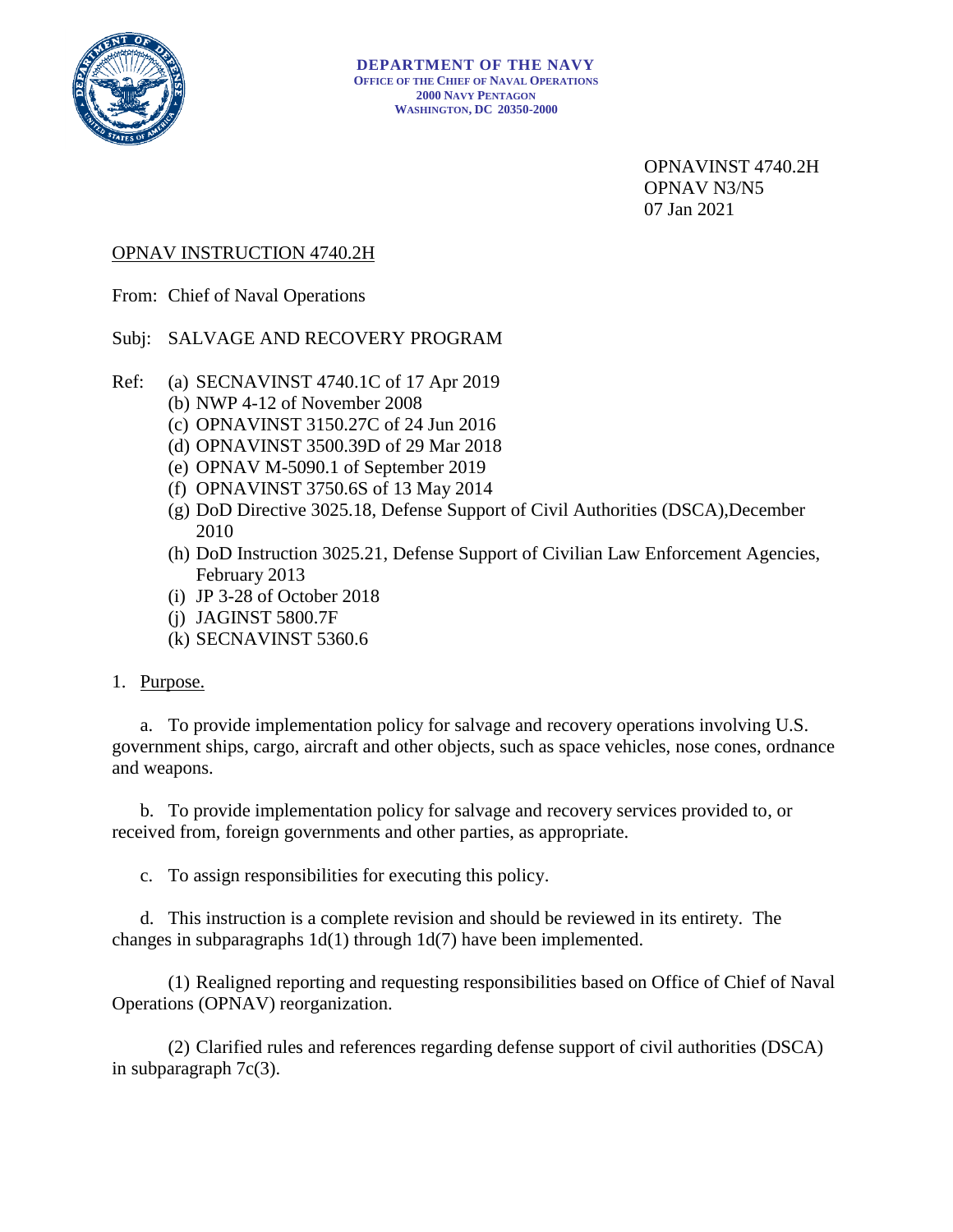(3) Clarified criteria for providing salvage support to private and commercial entities in subparagraph 7c(5).

(4) Updated the information on Remains Recovery to align with reference (k) Human Remains Associated with Sunken Military Craft, in subparagraph 7c(6).

(5) Shifted responsibility for establishing the Salvage Executive Steering Committee (SESC) from the fleet to Chief of Naval Operations (CNO) in subparagraph 8a(2).

(6) Added the responsibility of a periodic review and assessment of Navy salvage capability and force requirements for Deputy, Operations and Plans (CNO N3/N5) in subparagraph 8a(2).

(7) Added a salvage reporting requirement for Navy Salvage Forces in paragraph 10.

2. Cancellation. OPNAVINST 4740.2G.

3. Scope and Applicability. The policies, responsibilities and procedures given here apply to all salvage and recovery operations conducted by the Department of the Navy (DON). Additionally, this instruction contains specific actions for CNO; Commander, U.S. Fleet Forces Command (USFLTFORCOM); Commander, U.S. Pacific Fleet (PACFLT); Commander, Naval Sea Systems Command (NAVSEASYSCOM); and Commander, Naval Education and Training Command (NETC).

4. Background. The Navy's Salvage Program stems from 10 U.S.C. §8701-8704 (Salvage Facilities Act) which authorizes the Secretary of the Navy to provide necessary salvage facilities for public and private vessels and to settle claims for salvage services rendered by the Navy. This authority allows for the maintenance of a national salvage capability for use in peacetime, war and national emergency. To this end, the Navy maintains a small number of ships and personnel trained in and capable of salvage and ocean towing, which may be augmented in time of war or national emergency. Salvage operations are unique tasks that require specialized equipment and systems, as well as highly trained personnel. These operations range from routine and emergency vessel tows, to dive tasks at shallow depths, to more demanding missions such as refloating sunken or stranded ships, raising submarines, clearing wrecks from obstructed waterways, oil pollution response and recovering objects from the deepest depths of the oceans. For the remainder of this instruction, the term "salvage" is meant to be inclusive of these capabilities. The accomplishment of these tasks requires that the Navy:

- a. maintains worldwide salvage and recovery facilities and capability.
- b. maintains a training school for diving and marine salvage.
- c. maintains plans for expanding the Navy's salvage and rescue tow facilities and capability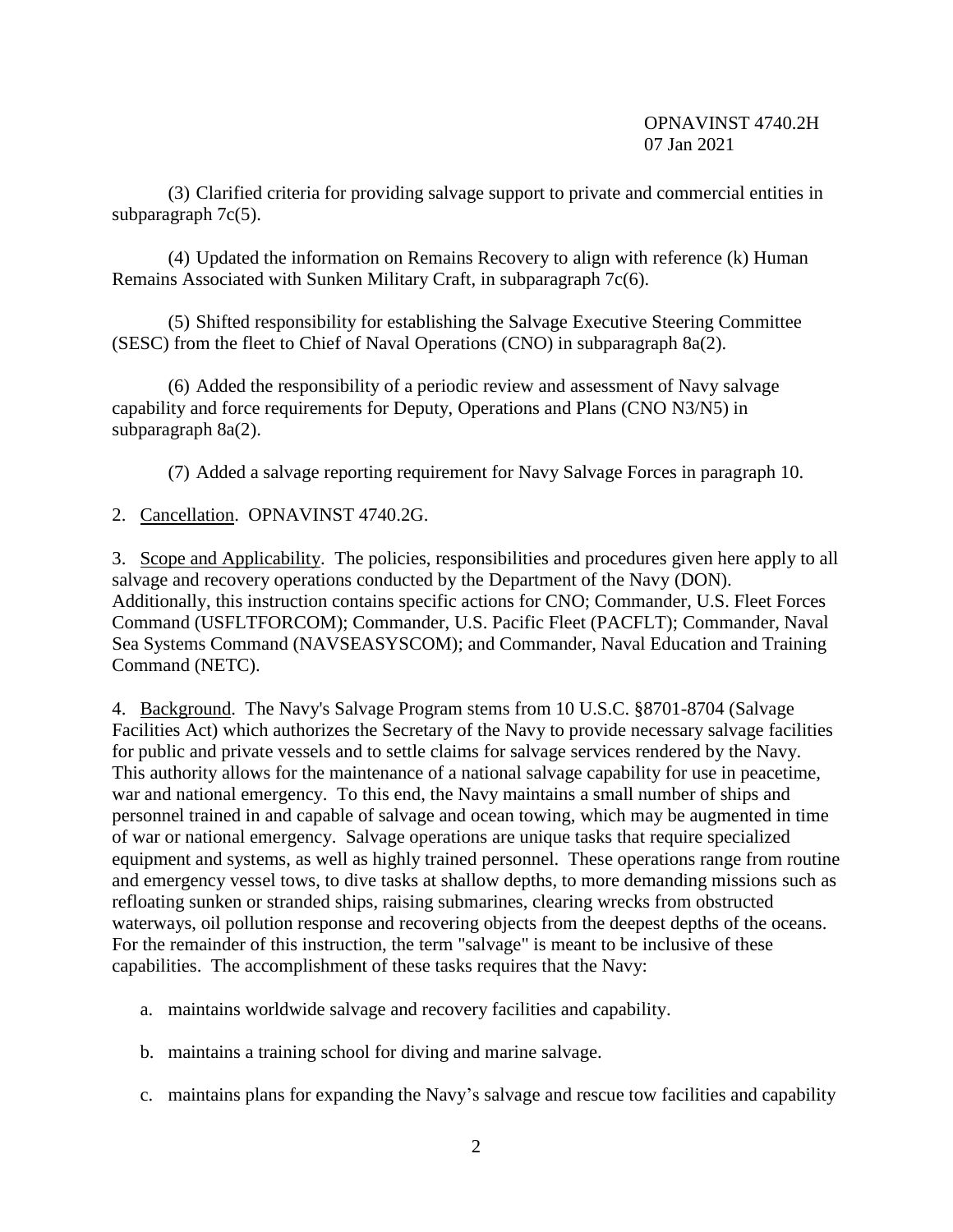through government and civilian augmentation in time of war or emergency.

5. Information. Salvage response poses unique operational, legal, safety and environmental challenges. References (a) through (k) provide guidance and policy concerning these challenges.

a. Reference (a) delegates Secretary of the Navy authority to provide necessary salvage facilities for public and private vessels.

b. Reference (b) is a single source planning document detailing doctrine and operational concepts for planning and executing Navy salvage operations between Navy salvage forces and joint forces.

c. Reference (c) establishes policy and assigns responsibility for the Navy Diving Program and applies to all diving, diver training and manned hyperbaric systems operations conducted by the Navy afloat and ashore, including all diving performed by DON civil service employees.

d. Reference (d) establishes operational risk management policies, guidelines, procedures and responsibilities applicable to all Navy activities, commands, personnel and contractors under the direct supervision of government personnel.

e. Reference (e) implements the Environmental Readiness Program and includes guidance concerning oil and hazardous substance (OHS) spill response, sunken Navy vessels and afloat operations.

f. Reference (f) establishes the Naval Aviation Safety Program and provides guidance on the recovery of aircraft wreckage in support of a mishap investigation.

g. References (g) and (h) establish policy and assign responsibilities for DSCA, also referred to as civil support.

h. Reference (i) provides overarching guidelines and principles to assist commanders and their staffs in planning, conducting and assessing DSCA.

i. Reference (j) provides guidance on affirmative action claims relating to salvage.

j. Reference (k) establishes policy for human remains associated with sunken military craft and requires notification and consultation with the Naval History and Heritage Command prior to taking action that may affect human remains on sunken military craft lost for more than 1 year.

#### 6. Policy.

a. The Navy will maintain a core level of forces and assets necessary to accomplish required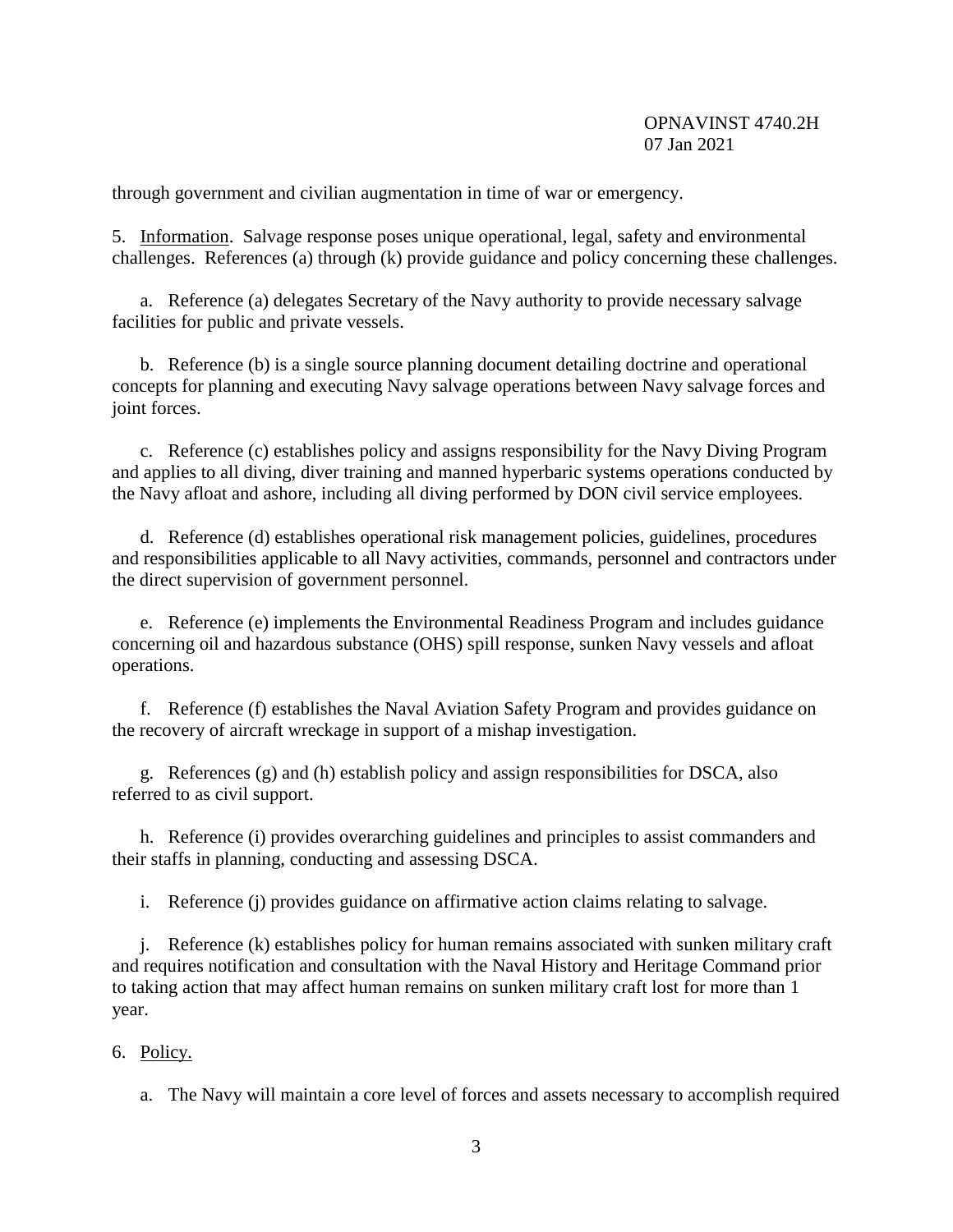salvage, towing and recovery actions. In addition, the Navy will maintain commercial worldwide salvage and recovery contracts to allow for flexibility and augmentation of salvage forces to meet emergent mission requirements.

b. The authority of the Secretary of the Navy under the Salvage Facilities Act, 10 U.S.C. §8701-8704, as delegated within the U.S. Navy by reference (a), to salvage public and private vessels does not imply a Navy commitment to maintain salvage facilities in excess of Navy requirements, nor to render salvage assistance on all occasions or in response to all requests.

c. Requests from federal and civil authorities for salvage and recovery assistance will be evaluated for accomplishment with Navy assets. If such assets are not readily available or are beyond mission capability, commercial salvage and recovery contracts may be used per reference (a).

d. Salvage assistance requests by private entities must be evaluated per paragraph 7. The Navy's longstanding policy to avoid competition with commercial entities mandates that before starting any salvage effort in support of a private party, a determination be made that the salvage response is in the public interest and that adequate commercial salvage services or facilities, private salvage services, or both, are not reasonably available to render similar services within the requisite time frame.

e. Navy salvage forces are organized and equipped to provide forces on demand globally to support operations across the spectrum of conflict. Key planning considerations include safety and environmental protection.

(1) Diving operations by qualified DON personnel must be conducted in compliance with reference (c), the Navy Diving Program. Diving operations for the Navy conducted by other Service diving units or commercial divers under diving and salvage contracts must adhere to their standards and regulations.

(2) Salvage and recovery operations are inherently dangerous. Compliance with reference (d) will reduce mishaps and optimize operational readiness and mission success.

(3) The Navy is committed to operating successfully in a manner compatible with the environment while upholding its warfighting mission. Salvage operations carry a risk of release of oil and hazardous materials or harm to natural resources. Therefore, operations must adhere to reference (e).

#### 7. Procedures.

a. Emergent or Urgent Salvage and Calls of Distress. No portion of this instruction limits or alters the responsibility of a commanding officer or ship's master to provide assistance to persons, ships and aircraft in distress as specified under U.S. Navy Regulations, article 0925, and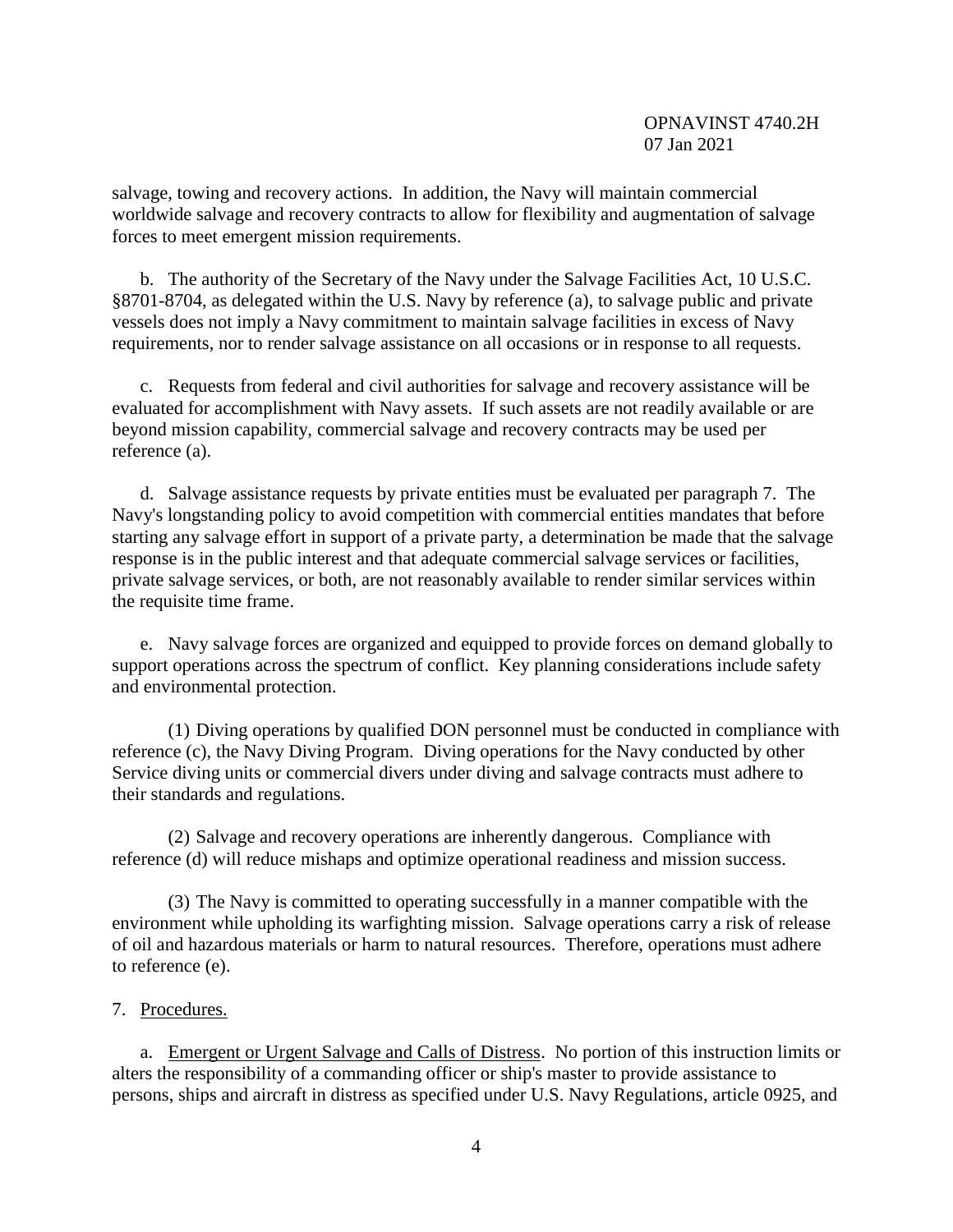as agreed to in international conventions.

b. Technical Assistance and Advice. NAVSEASYSCOM (00C) Supervisor of Salvage and Diving (SUPSALV) is the Navy's salvage and diving technical authority. Information about salvage and recovery operations, including information on the general capabilities of both U.S. Navy and commercial assets, may be obtained directly from SUPSALV. Operations and Plans division (OPNAV N3) is the point of contact for salvage requests sent to the CNO and can provide advice on the procedures in this paragraph.

# c. Requests for U.S. Navy Salvage and Recovery Assistance.

(1) Naval Operating Forces. Salvage and recovery of Navy and Marine Corps assets (e.g., landing craft, aircraft) is the responsibility of the fleets. When fleet resources are not readily available or mission capability is exceeded, the cognizant echelon 2 fleet commander may request assistance to CNO N3/N5 by naval message. The request must include as Director, Expeditionary Warfare (OPNAV N95); Director, Undersea Warfare (OPNAV N97); NAVSEASYSCOM (00C); Military Sealift Command; and Navy Expeditionary Combat Command as "information only" recipients. Requests for assistance in aircraft salvage and recovery operations that exceed fleet resource availability or mission capability must also inform Commander, Naval Air Systems Command (NAVAIRSYSCOM), and Director, Air Warfare (OPNAV N98). See subparagraph 9c for further guidance concerning aircraft mishaps.

(2) Other Navy or DoD Requests. Forward requests for salvage of non-operational Navy assets or requests originating within DoD (non-Navy) to CNO N3/N5 by the most expeditious means available, followed by a naval message describing the request to CNO N3/N5, with the cognizant echelon 2 fleet commander and the officies identified in subparagraph  $7c(1)$  as "information only" recipients.

(3) Federal Agencies and Civil Authorities. Requests for assistance from persons or organizations outside DoD must be made per references (g), (h), and (i). All requests received by local commanders from federal agencies or civil authorities, or both, must be forwarded to the cognizant echelon 2 fleet commander by the most expeditious means available and followed by a message or letter. Include NAVSEASYSCOM (00C) as an "information only" recipient. Requests for assistance from other federal agencies and civil authorities will be submitted to the Executive Secretary of the Department of Defense for approval.

(4) National Response. Specific salvage support is not pre-approved by any agreement. The National Response Framework, memorandums of understanding, memorandums of agreement, interagency agreements, emergency plans and contingency plans aid in defining the scope of support and roles and responsibilities of participants. Regardless of the operational environment, executing salvage services requires approval of CNO N3/N5. Actions taken under an existing immediate response authority, which is defined in reference (g), and response to distress situations as explained in subparagraph 7a are the only exceptions.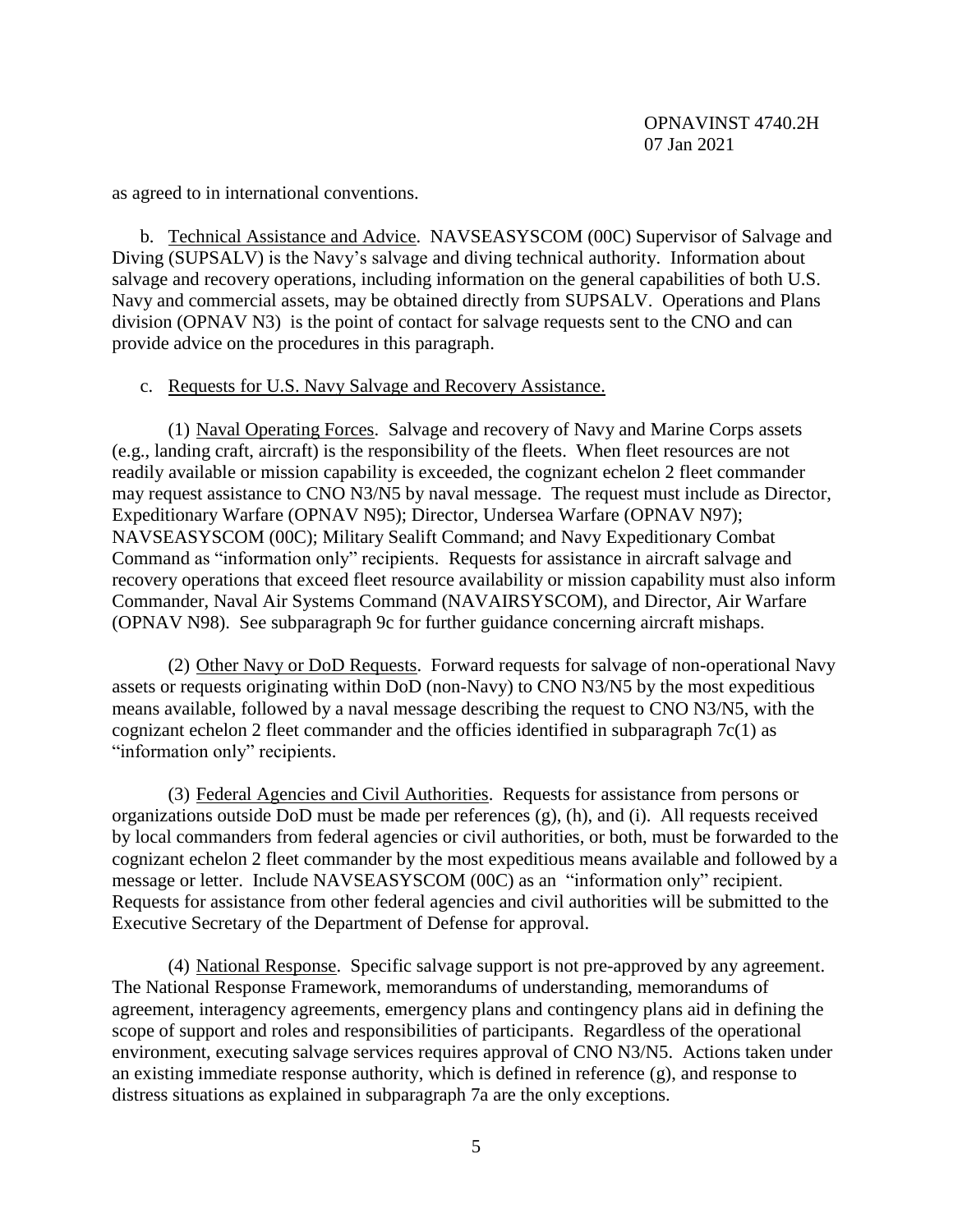(5) Private or Commercial Interests. Requests received from private or commercial entities for Navy salvage or recovery assistance will not normally be approved absent the possibility of saving lives. Navy assistance in a non-life threatening scenario requires a 3-prong determination that: (1) an immediate salvage response is needed (e.g., to preclude an imminent environmental crisis, obstruction to navigation or significant loss of property); and (2) adequate commercial or private salvage services or facilities are not reasonably available to render similar services within the requisite time frame; and (3) Navy salvage assets are reasonably available. Emergent salvage conducted on behalf of private or commercial interests creates an affirmative right to recover costs and salvage awards under reference (j). All salvage recovery efforts must be reported to SUPSALV Admiralty Counsel for affirmative claim review.

(6) Remains Recovery. The Navy respects the sanctity of human remains and recognizes the sea as a fit and final resting place so generally will not conduct operations for the primary purpose of recovering human remains. Contact CNO N3/N5 for guidance and assistance before responding to requests to recover remains and comply with reference (k) for human remains that are associated with sunken military craft lost for more than 1 year.

(7) Requests from and to Foreign Governments. Some treaties and international agreements allow for waiver of salvage claims between governments under certain circumstances. The signatories recognize that it is often in their interest to render salvage assistance without expectation of remuneration. Each salvage operation is unique and international agreements differ. Therefore, each salvage operation within the scope of this subparagraph must be examined to determine whether a waiver is applicable. Refer questions regarding applicability of waiver of maritime salvage claims to SUPSALV Admiralty Counsel.

(a) Requests for U.S. Navy salvage assistance from foreign governments are typically submitted to the appropriate U.S. Embassy or office of the Department of State for coordination. The United States Defense Attaché Office will then forward the request to the respective combatant commander for further coordination. Unless tasked from higher authority, approval authority for salvage support to foreign governments will be as directed by CNO N3/N5.

(b) CNO generally will request salvage assistance from foreign governments through established diplomatic or military channels in coordination with the appropriate combatant commander and the Department of State.

# d. U.S. Naval Vessel Requirements for Emergency Salvage and Other Services.

(1) Safety of ship and crew is paramount. No portion of this instruction should be construed to prohibit, restrict or relieve the commanding officer or ships master from taking the immediate and necessary actions to preserve safety of ship and crew.

(2) In situations where the commanding officer or ships master determines that safety of ship or personnel requires immediate salvage or towing services and U.S. Navy assets or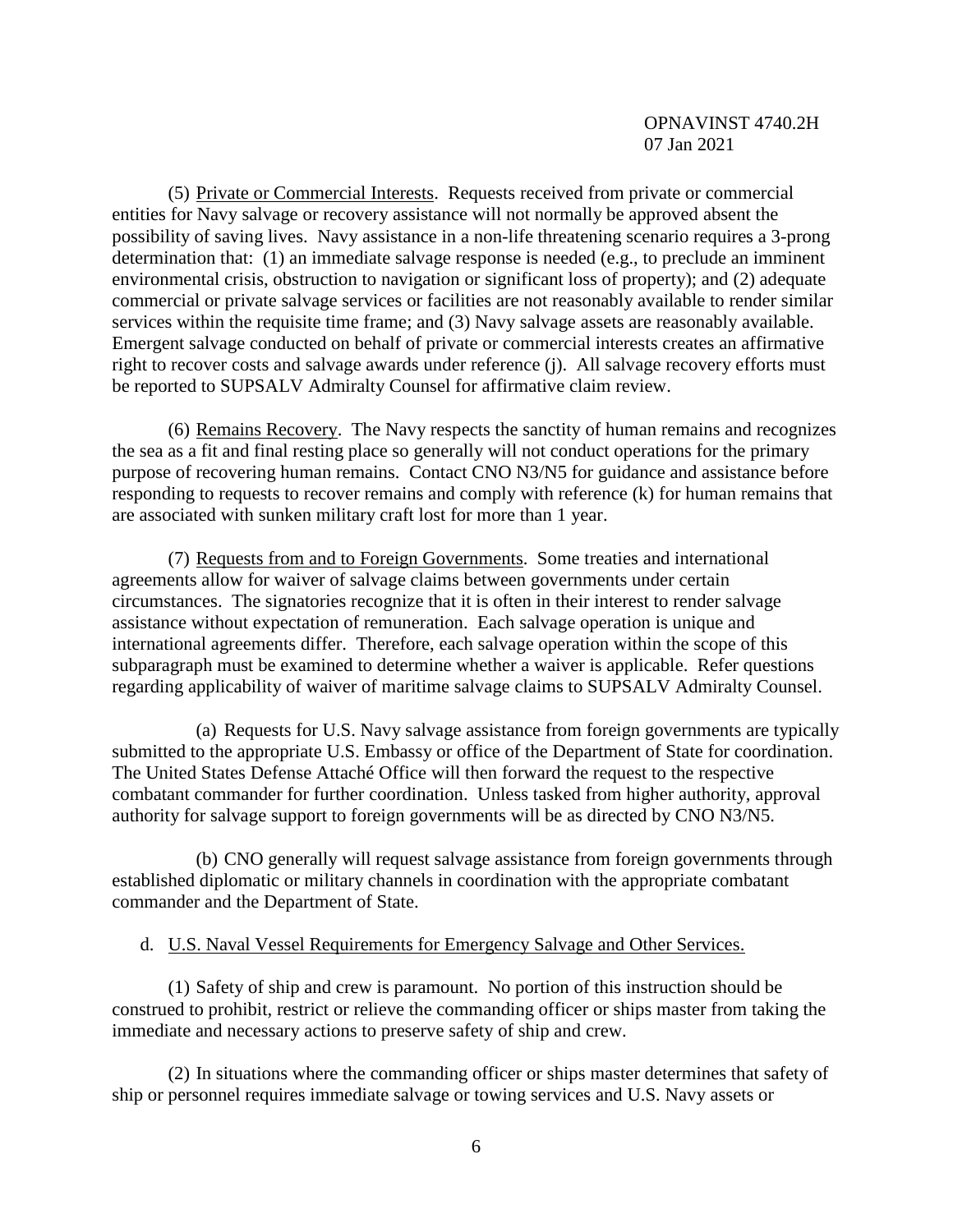SUPSALV contracted support are not reasonably available, then arrangements for private commercial services should be made on a fixed price per day or "time and materials" basis.

(a) In the event that required private commercial services are only available under a standard form of salvage agreement, a notation must be made on the form or provided on a separate addendum document stating: "I do not believe I have the authority, under U.S. law, to commit the U.S. Government to the Arbitration or Governing Law provisions of this document or contract, or both." This notation will then be signed by the commanding officer or master of the naval vessel.

(b) Immediately provide the circumstances surrounding the agreement with the private commercial salvors to CNO N3/N5; Office of the Judge Advocate General, Admiralty and Maritime Law (Code 11); Office of General Counsel; and SUPSALV, and inform the chain of command.

- 8. Action.
	- a. The CNO must:

(1) establish the position of SUPSALV within NAVSEASYSCOM.

(2) through CNO N3/N5:

(a) Adjudicate request for salvage support received per the procedures of subparagraph 7c.

(b) Establish a SESC to address salvage related mission functions. This should include a periodic review and assessment of Navy salvage capability and force requirements with input from key stakeholders (i.e., SUPSALV, Military Sealift Command and Navy Expeditionary Combat Command (NAVEXPDCMBTCOM)).

(3) through the Director, Fleet Readiness OPNAV N83, validate with resource sponsors the operational requirements for Navy Mobile Diving and Salvage Unit, underwater search and recovery programs.

(4) through OPNAV N95, provide policy and programming concerning the Navy Salvage Program with regard to outfitting of Navy salvage forces within NAVEXPDCMBTCOM.

(5) through OPNAV N97:

(a) establish policy and operational requirements for Navy Diving.

(b) establish policy and procedures for employment of manned deep submergence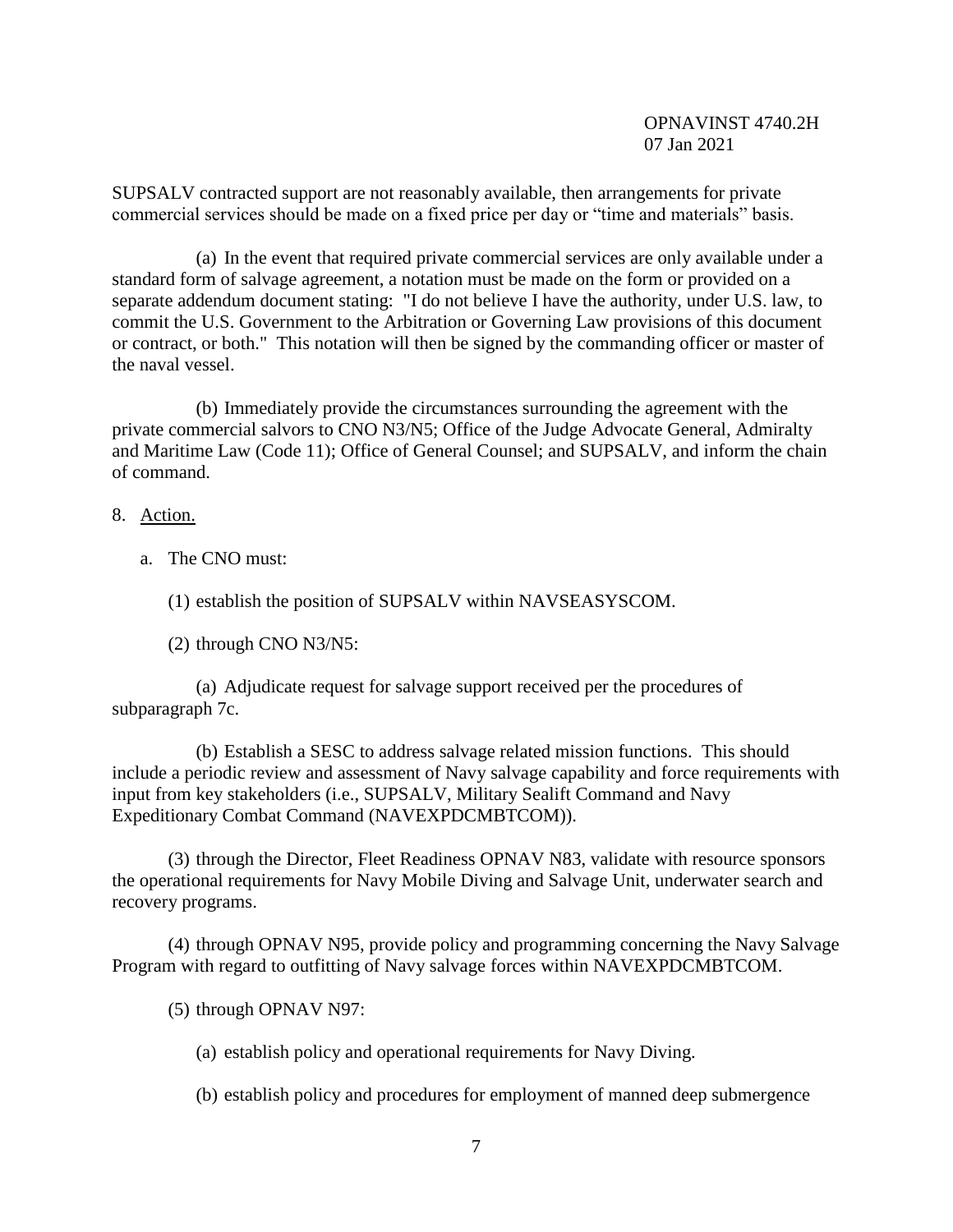underwater search, location and recovery operations.

(c) be responsible for coordinating manned deep submergence operations and all diving within DON and between other DoD offices, other federal agencies and foreign governments.

(6) through the Director, Strategic Mobility and Combat Logistics (OPNAV N42), provide policy and programming concerning the Navy Salvage Program with regard to the operation, maintenance, outfitting and training of salvage ships and platforms.

(7) through the Director, Energy and Environmental Readiness (OPNAV N45), establish operational requirements and policy for response to OHS releases associated with salvage operations.

b. Echelon 2 fleet commanders must:

(1) develop salvage force level requirements to support peacetime and wartime mission assignments.

(2) ensure assigned ship commanding officers and masters are familiar with this instruction.

(3) schedule and conduct salvage operations using available fleet assets as assigned by higher authority. If required resources are not available or the requirement exceeds the assigned forces capabilities, the cognizant echelon 2 fleet commander must refer the requirement to CNO N3/N5 via the chain of command.

(4) when requesting salvage assistance for situations that exceed the capability or capacity of assigned assets, identify a funding source and specify the command and control relationship for the augmenting salvage force.

c. USFLTFORCOM and PACFLT must provide salvage forces with adequate resources, training and equipment necessary to fulfill mission requirements for salvage and recovery in addition to the responsibilities listed in subparagraph 8b.

d. NAVSEASYSCOM must:

(1) direct SUPSALV to execute the responsibilities outlined in reference (a) including providing, by contract or otherwise, necessary salvage facilities for both public and private vessels determined to be in the best interests of the United States.

(2) Through SUPSALV, execute the specific responsibilities detailed in subparagraph  $8.d(2)(a)$  through  $(q)$ :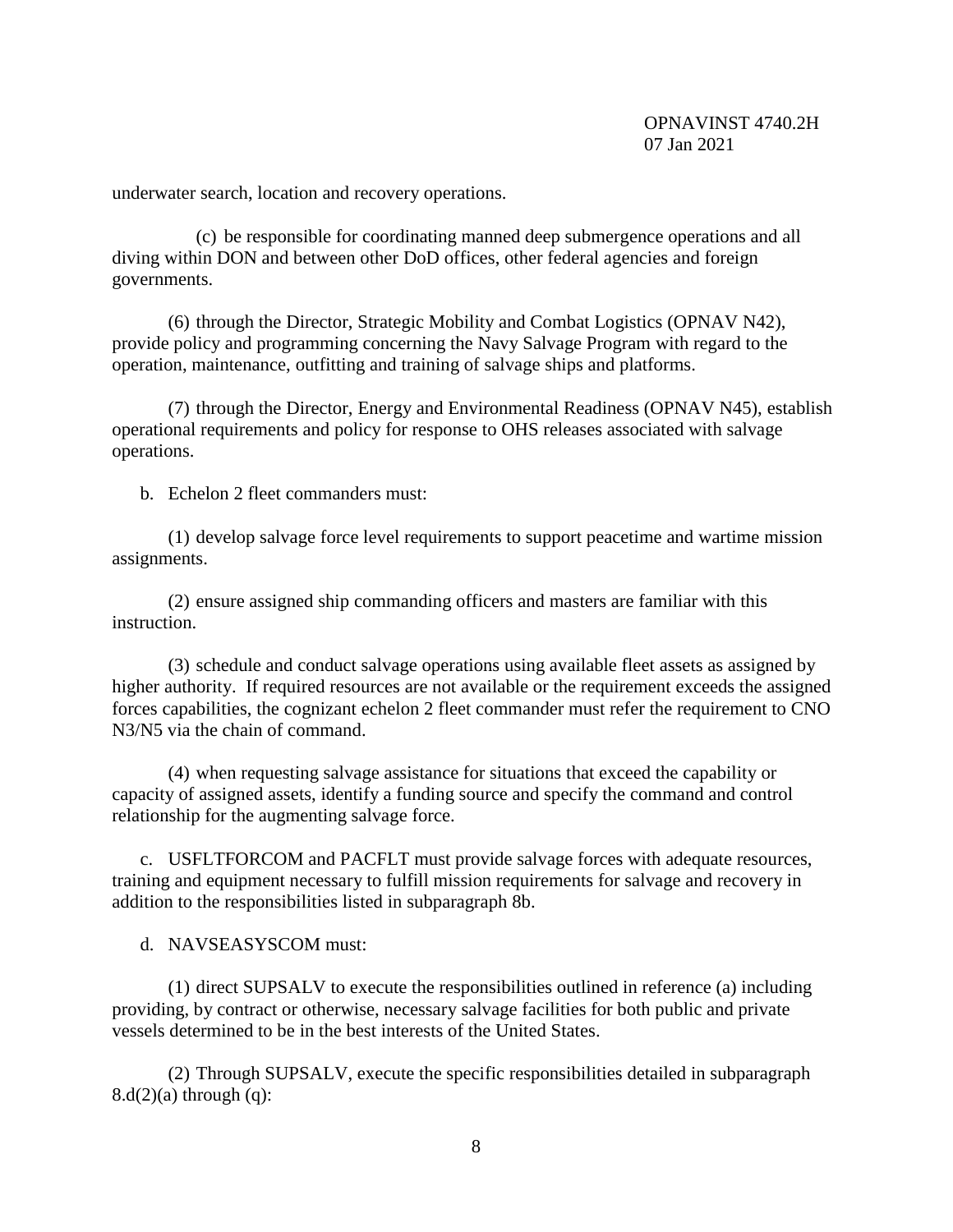(a) Carry out the delegated Secretarial authority of the Salvage Facilities Act.

(b) Provide technical direction and policy guidance for the Navy Salvage and Recovery Program.

(c) Maintain commercial contracts to supplement the Navy's salvage, search, and recovery capabilities when necessary.

(d) Through the SUPSALV Admiralty Counsel assert, consider, ascertain, adjust, determine, compromise, settle and receive payment for claims for salvage services provided by the DON, referring such cases as necessary to the Department of Justice for litigation or arbitration. Claims received for salvage services provided to the DON must be referred to the Deputy Assistant Judge Advocate General (Admiralty and Maritime Law), OJAG (Code 11).

(e) Provide for procurement, maintenance and distribution of salvage and related pollution abatement material to the emergency ship salvage material (ESSM) storage facilities. Equipment distribution outside the continental U.S. will be coordinated with the appropriate echelon 2 fleet commander.

(f) Upon request and consistent with asset availability, provide echelon 2 fleet commanders with equipment and systems to assist in the accomplishment of salvage and recovery missions from the ESSM system.

(g) Maintain and operate deep ocean search and recovery assets with global full ocean depth capability down to 11,000 meters (36,000 feet) sea water.

(h) Serve as the Navy's technical authority for all technical matters concerning salvage, towing, heavy lift, search and recovery.

(i) Consult and provide information to CNO on matters that impact Navy salvage and recovery programs and notify CNO of all instances in which operations are contemplated that vary from established naval policy.

(j) Develop salvage, towing and search and recovery systems and equipment consistent with operational requirements.

(k) In coordination with CNO and echelon 2 fleet commanders, develop and maintain plans for expanding the Navy's salvage, rescue towing and deep ocean search and recovery capabilities.

(l) Support fleet and other operational commanders when tasked.

(m)Conduct and exercise project management oversight of salvage operations as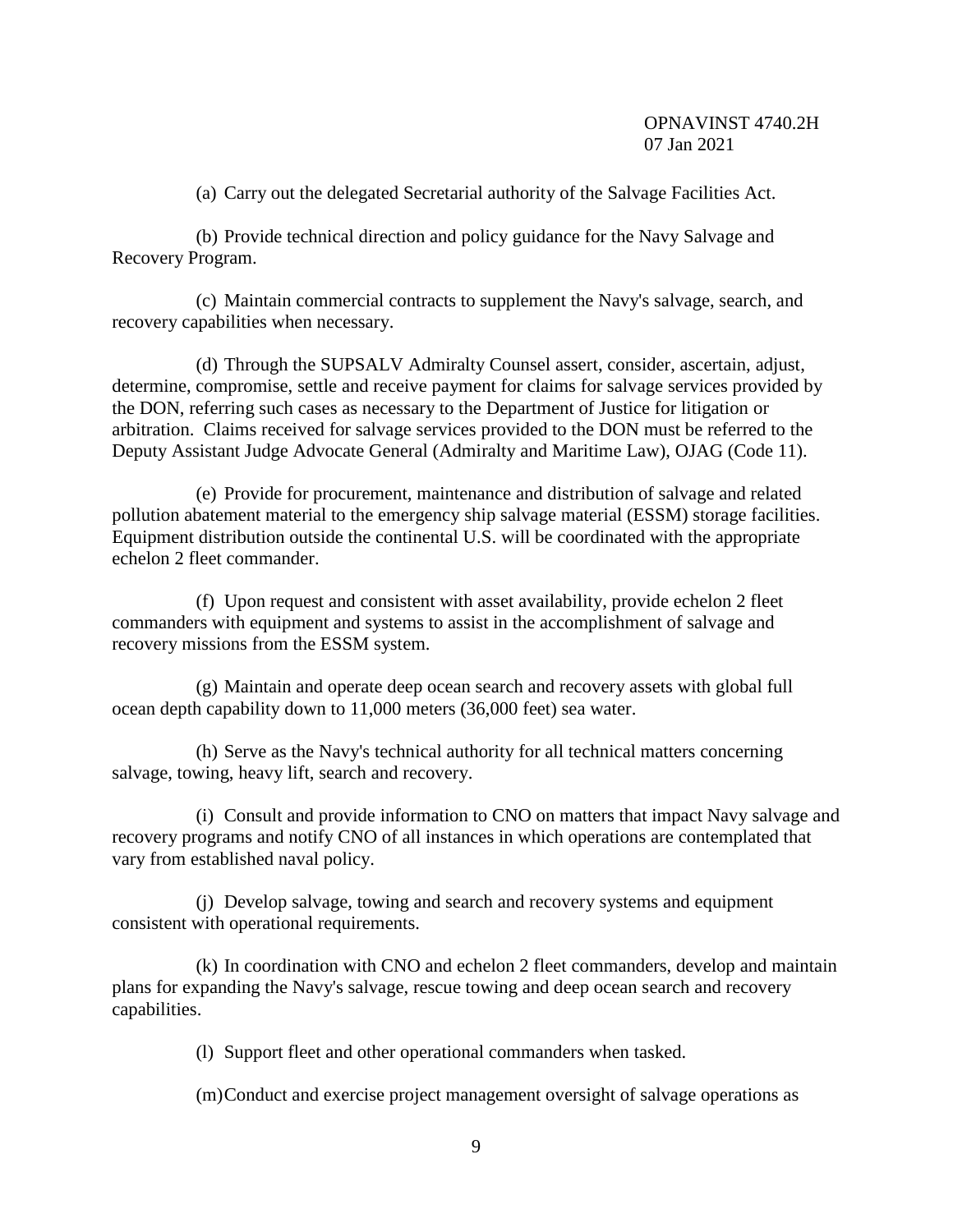directed by the CNO.

(n) Support the Director, Naval Nuclear Propulsion (NAVSEA 08) and provide technical assistance for salvage or recovery operations involving nuclear powered ships.

(o) Maintain familiarity with the commercial salvage industry and its capabilities; evaluate the salvage industry ability to augment Navy's capability in support of national defense; enter into and administer contracts with private enterprise for salvage, search and recovery services for public and private vessels and aircraft consistent with reference (a); and process and settle claims for salvage, search and recovery services rendered by naval activities to non-Navy activities.

(p) Consistent with reference (e), provide capability for response to OHS releases on the open ocean or incident to salvage operations.

(q) Inform CNO N3/N5 whenever Navy salvage assets are employed under the terms of a support agreement and coordinate all new salvage support agreements with CNO N3/N5.

e. NETC must ensure training curricula and infrastructure is in place to support a cadre of trained personnel for salvage response, OHS response and deep ocean search and recovery operations that meets fleet and Operational Plan (OPLAN) requirements. NETC must coordinate with SUPSALV, NAVEXPDCMBTCOM and MSC as training requirement sponsors to develop and update curricula, as required. Any disagreement amongst requirement sponsors on training issues will be adjudicated by the SESC.

# 9. Funding.

a. Echelon 2 fleet commanders are responsible for funding all costs related to salvage or recovery of fleet assets under their cognizance.

b. SUPSALV salvage and recovery services are provided on a reimbursable basis, except when otherwise directed by CNO N3/N5.

c. NAVAIRSYSCOM is responsible to fund, as coordinated with Commander, Naval Air Forces, search and recovery services in support of aircraft mishap investigations, per reference (f).

d. Other federal agencies or civil authorities requesting Navy salvage and recovery operations within the scope of this instruction ordinarily must arrange for a citation of funds, cash deposit or "promise to pay" before the commencement of any operation. If support is provided in which an existing agreement does not apply, charges for salvage services by naval forces are limited to costs incurred. If litigation against a private party to recover costs is expected, full per diem rates apply. Contractor services are provided at full contract rates.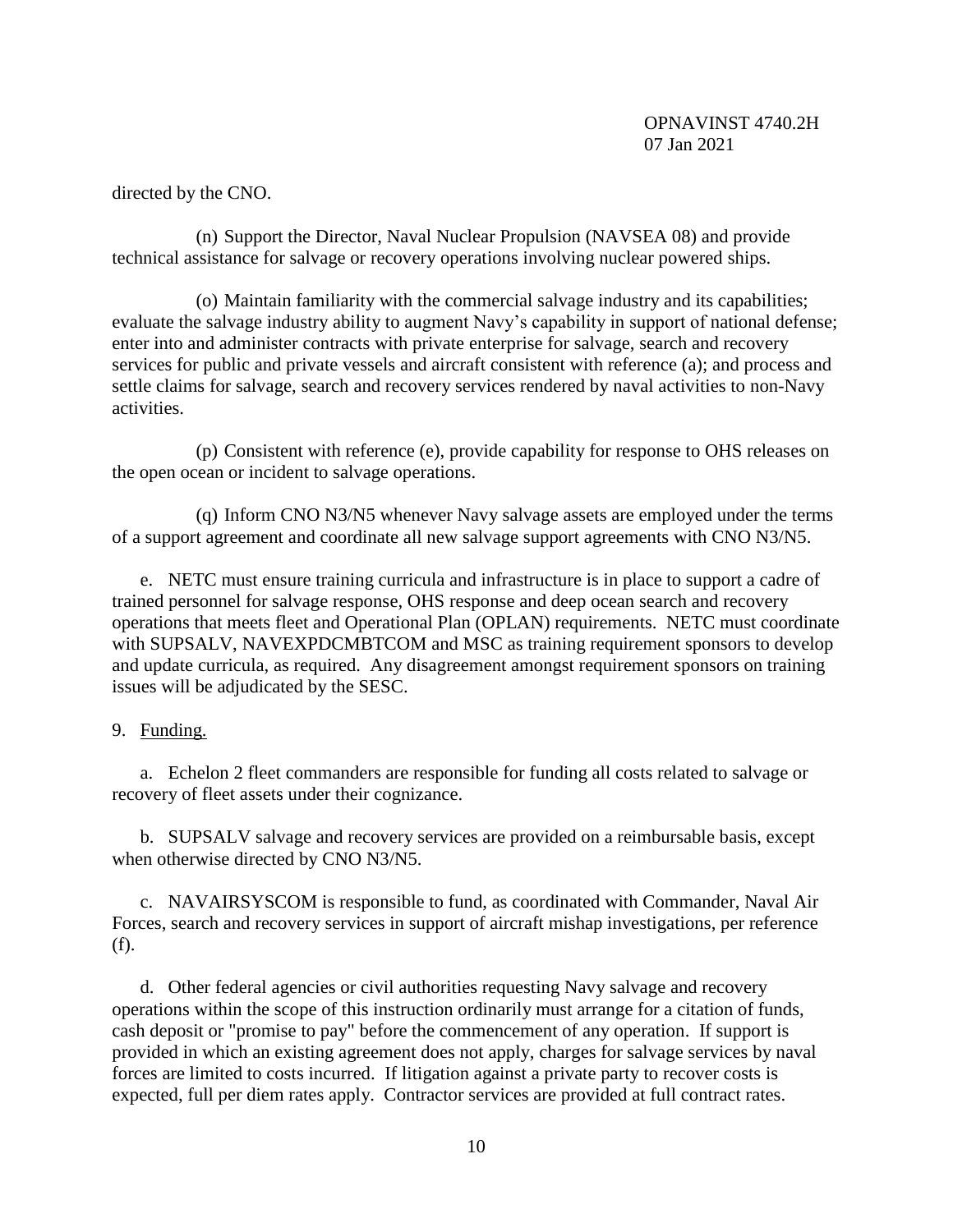e. Salvage of foreign public vessels and aircraft may be subject to treaties and agreements that affect the charges made for salvage services. Per subparagraph 7c(7), agreements are not uniform, thus a payment determination must be made on a case-by-case basis.

f. The Navy may claim a voluntary salvage award for salvage services to private interests following well-settled rights under general maritime law. Alternatively, the Navy may charge per diem rates. Billing on a per diem basis for salvage operations is solely within the discretion of DON. The Navy does not waive or surrender the right to bring a salvage claim under the general maritime law. Per diem billing is made on the express condition that the bills are paid promptly. Until receipt of full payment, all salvage rights are reserved.

10. Salvage Reports. Navy salvage forces must submit a Post-Salvage Operations Report to SUPSALV. In the instances Navy salvage forces render salvage and recovery assistance to private entities, commercial entities or to foreign governments, a Post-Salvage Operations Report must be submitted by the operational commander of the salvage operation to SUPSALV, with CNO N3/N5 as an "information only" recipient. Post-Salvage Operations Reports are independent of an Admiralty Letter Report (ALR) that may be required in appropriate cases by chapter 12 of reference (j).

11. Restrictions. This instruction is issued to provide operational policy and guidance and implies no conclusions regarding the scope of the law of salvage or legal rights and obligations arising from admiralty or salvage law. Neither is it intended to apply to the property of a foreign government, unless a request for assistance from the personnel manning the craft or other authorized representatives of that government has first been received.

# 12. Records Management.

a. Records created as a result of this instruction, regardless of format or media, must be maintained and dispositioned per the records disposition schedules located on the Department of the Navy/Assistant for Administration, Directives and Records Management Division portal page at [https://portal.secnav.navy.mil/orgs/DUSNM/DONAA/DRM/Records-and-Information-](https://portal.secnav.navy.mil/orgs/DUSNM/DONAA/DRM/Records-and-Information-Management/Approved%20Record%20Schedules/Forms/AllItems.aspx)[Management/Approved%20Record%20Schedules/Forms/AllItems.aspx.](https://portal.secnav.navy.mil/orgs/DUSNM/DONAA/DRM/Records-and-Information-Management/Approved%20Record%20Schedules/Forms/AllItems.aspx)

b. For questions concerning the management of records related to this instruction or the records disposition schedules, please contact the local records manager or the OPNAV Records Management Program (DNS-16).

13. Review and Effective Date. Per OPNAVINST 5215.17A, CNO N3/N5 will review this instruction around the 5-year anniversary of its issuance date to ensure applicability, currency and consistency with Federal, Department of Defense, Secretary of the Navy and Navy policy and statutory authority using OPNAV 5215/40 Review of Instruction. This instruction will be in effect for 10 years, unless revised or cancelled in the interim, and will be reissued by the 10-year anniversary date if it is still required, unless it meets one of the exceptions in OPNAVINST